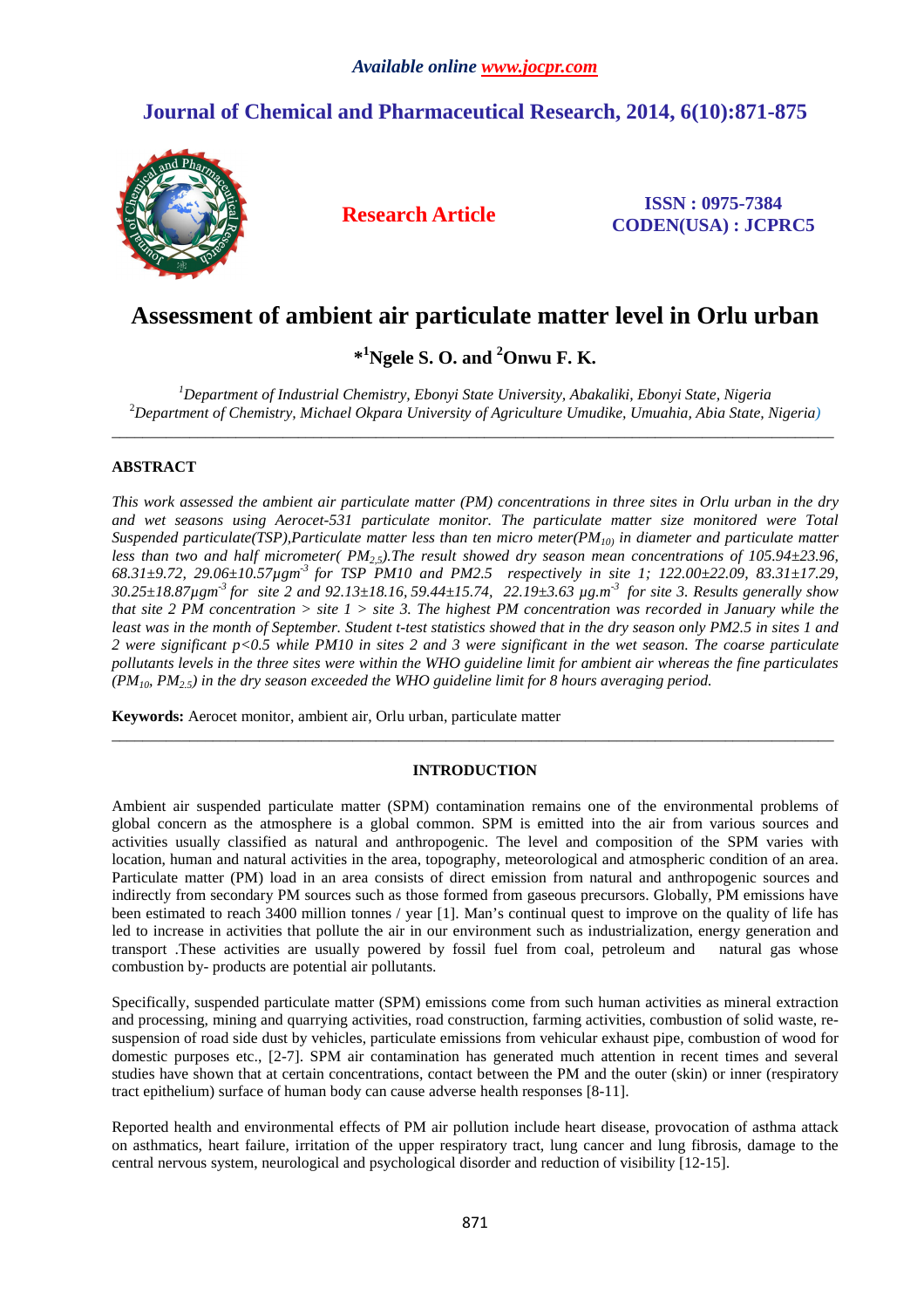The particle size distribution of total suspended particulate (TSP) is also important as it defines the region in which an inhaled particle will be deposited in the respiratory tract [15,16].

*\_\_\_\_\_\_\_\_\_\_\_\_\_\_\_\_\_\_\_\_\_\_\_\_\_\_\_\_\_\_\_\_\_\_\_\_\_\_\_\_\_\_\_\_\_\_\_\_\_\_\_\_\_\_\_\_\_\_\_\_\_\_\_\_\_\_\_\_\_\_\_\_\_\_\_\_\_\_*

In spite of the importance of quality air to health, some developing countries including Nigeria have not given it the desired attention. National ambient air quality standard (NAAQS) is yet to be formulated in Nigeria and as well, there is no air quality monitoring station in place.

Baseline data in the area of this study is lacking hence this work aims at a ascertaining the PM load in the area.

### **EXPERIMENTAL SECTION**

**STUDY AREA:** Orlu urban is the second largest urban area in Imo State (second to Owerri) South East Nigeria. It is located between longitude  $05^0$  47.31N  $007^0$ 2.9<sup>1</sup>E and  $05^0$  48.6N  $0.4^1$ E and has a population of 220,000 [17]. The area has subequatorial climatic condition with two distinct seasons namely dry season and wet season. Dry season occurs between December and March while wet season is from April to November.

**Site location**: The area is not demarcated on land use type resulting in mixed industrial, commercial and residential areas.

Three sites were selected to cover the entire centre in terms of geographical spread and visible air pollution sources such as area of relatively high human and vehicular traffic volume, market, small scale industries, petrol filling stations, automobile repair (mechanic) sites and refuse dump sites. Table1 shows the description of the sites.

**Table 1: Sampling location (sites) for Orlu Urban, Imo State Nigeria** 

| Site S/No      | <b>Location Name</b>                | <b>GPS</b> Coordinates              |
|----------------|-------------------------------------|-------------------------------------|
|                | <b>Amaifeke Junction</b>            | $N05^0$ 47.867'                     |
|                | International market/Amaigbo/Nkwere | $E007^0$ 01.167'<br>$N05^0$ 47.300' |
| $\overline{c}$ | Road Junction                       | $E007^0$ 02.869'                    |
| 3              | Ihioma Junction                     | $N05^0$ 48.614'                     |
|                |                                     | $E007^0$<br>01.387'                 |

#### **Suspended particulate matter monitoring protocol in the sites**

The PM levels of total suspended particulate, (TSP), Particle size 10 micro- meter in diameter,  $(PM_{10})$  and particle size 2.5 micrometer or less in diameter  $(PM<sub>2.5</sub>)$  were monitored in three sites simultaneously using a portable particle counter on-site readout electronic instrument, Aerocet – 531 (Met one instrument, USA). Three of these instruments were deployed one per site with the help of six trained field assistance (two per site). The three samplers calibrated according to manufacturer's instruction were run simultaneously in one site for five hours per day within the period of December, 2009 before the commencement of the proper monitoring to ascertain their consistency prior to their separate deployment to the different sites. Their readings were found to be consistent as the difference in their PM levels' record within the five hours of test-run were within the manufacturer's instrument error.

A regime of monitoring used measured the ambient air level of the parameters every 30 min. for 12h per day. The parameters were measured by hand holding the instrument to a height of about 2m above the ground in the ambient air. The instrument gives the reading of each parameter (TSP,  $PM_{10}$  or  $PM_{2.5}$ ) on switch-on within 3 min. This gave two readings of each parameter in an hour, 24 readings in 12 hours (*i.e.*, 6.00 am - 6.00pm) and 168 readings (sampling) in a week. These weekly sampling (records) were averaged to obtained the weekly average and four weeks average used to calculate the monthly mean. The sampling lasted between December to March 2010 for the dry season and June to September, 2010 for the wet season. The monthly averages for four months were used to calculate the seasonal average. Invernizi *et al.*[18] had earlier reported the use of the Aerocet-531 instrument in the measurement of black carbon concentration as an indicator of air quality benefits of traffic restriction policies within

#### **RESULTS AND DISCUSSION**

the ecopass zone in Milan, Italy using the following PM sizes:  $PM_{10}$ ,  $PM_{25}$  and  $PM_{11}$ .

The dry seasonal mean for the total suspended particulate (TSP) was  $105.94 \pm 23.96 \mu m^3$  with a range of  $81.75 \pm 10^{-10}$  $12.97 - 139.00 \pm 12.68 \mu m^3$ ;  $122.00 \pm 22.09$  and range of  $100.25 \pm 15.56 - 148.00 \pm 13.34 \mu m^3$  for site 2 and site 3 with seasonal mean of  $9.13\pm13$  and range of  $76\pm9.27$ -  $117.25\pm20.87$   $\mu$ m<sup>-3</sup>. The month of January had the highest mean TSP of  $148.00 \pm 13.34$  within period of study in site 2 (Table 2A). The highest load of TSP in the month of January may likely be due to the harmattan episode which usually attains peaks in Nigeria between December and January each year and is characterized by the North-East trade wind laden with dust from the Sahara desert.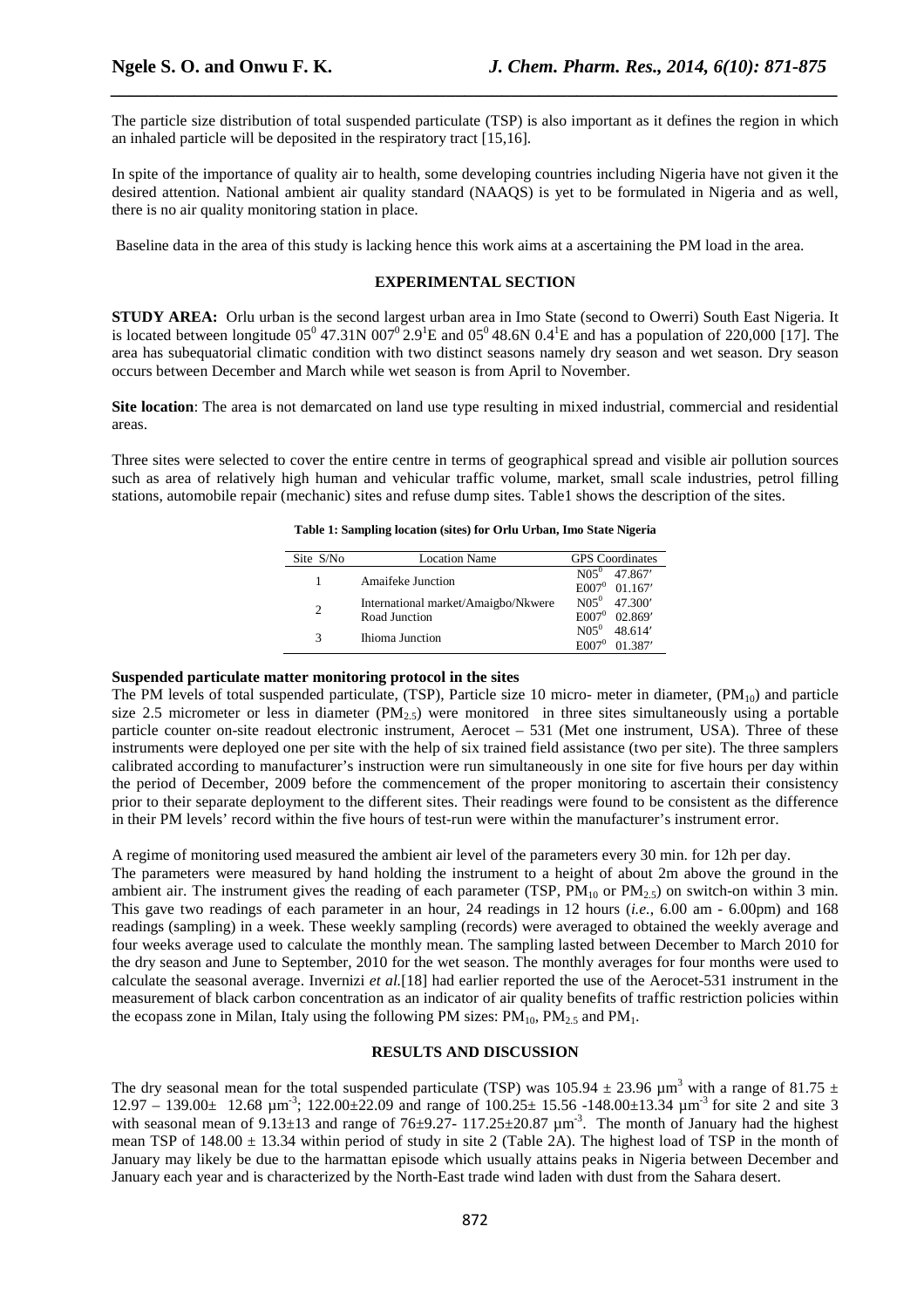|                             |            | site1 in Orlu |                      |            | site2 in Orlu |                   | site3 in Orlu   |                    |                |
|-----------------------------|------------|---------------|----------------------|------------|---------------|-------------------|-----------------|--------------------|----------------|
| Weekly PM                   | <b>TSP</b> | $PM_{10}$     | $\overline{PM}_{25}$ | <b>TSP</b> | $PM_{10}$     | PM <sub>2.5</sub> | <b>TSP</b>      | $PM_{10}$          | $\rm PM_{2.5}$ |
| <b>December</b>             |            |               |                      |            |               |                   |                 |                    |                |
| week1 PM mean $(\mu g/m^3)$ | 86         | 60            | 35                   | 127        | 84            | 18                | 89              | 50                 | 19             |
| week2 PM                    | 93         | 63            | 20                   | 126        | 87            | 20                | 85              | 40                 | 18             |
| week3 PM                    | 84         | 56            | 21                   | 134        | 98            | 26                | 97              | 46                 | 20             |
| week4 PM                    | 137        | 70            | 55                   | 142        | 96            | 24                | 101             | 42                 | 16             |
| Dec mean $\pm$              | 100.00     | 62.25         | 32.75                | 132.25     | 91.25         | 22.00             | 93.00           | 44.50              | 18.25          |
| std dev.                    | 24.97      | 5.91          | 16.34                | 7.41       | 6.80          | 3.65              | 7.30            | 4.43               | 1.71           |
| <b>January</b>              |            |               |                      |            |               |                   |                 |                    |                |
| week1 PM mean $(\mu g/m^3)$ | 140        | 86            | 30                   | 162        | 106           | 68                | 141             | 88                 | 27             |
| week2 PM                    | 150        | 79            | 40                   | 156        | 122           | 56                | 128             | 95                 | 30             |
| week3 PM                    | 145        | 74            | 68                   | 141        | 96            | 50                | 104             | 78                 | 25             |
| week4 PM                    | 121        | 80            | 29                   | 133        | 89            | 60                | 96              | 64                 | 21             |
| Jan mean $\pm$              | 139        | 79.75         | 41.75                | 148        | 103.25        | 58.50             | 117.25          | 81.25              | 25.75          |
| std dev.                    | 12.68      | 4.92          | 18.19                | 13.34      | 14.31         | 7.55              | 20.87           | 13.45              | 3.77           |
| <b>February</b>             |            |               |                      |            |               |                   |                 |                    |                |
| week1 PM mean $(\mu g/m^3)$ | 108        | 78            | 27                   | 123        | 64            | 22                | 99              | 65                 | 25             |
| week2 PM                    | 102        | 70            | 25                   | 104        | 53            | 18                | 81              | 62                 | 26             |
| week3 PM                    | 105        | 76            | 26                   | 96         | 75            | 25                | 76              | 54                 | 26             |
| week4 PM                    | 97         | 67            | 20                   | 107        | 66            | 20                | 73              | 56                 | 22             |
| Feb mean±                   | 103.00     | 72.75         | 24.5                 | 107.50     | 64.50         | 21.25             | 82.25           | $\overline{59.25}$ | 24.75          |
| std dev.                    | 4.69       | 5.12          | 3.11                 | 11.33      | 9.04          | 2.99              | 11.64           | 5.12               | 1.89           |
| March                       |            |               |                      |            |               |                   |                 |                    |                |
| week1 PM mean $(\mu g/m^3)$ | 92         | 78            | 24                   | 121        | 82            | 24                | 81              | 57                 | 21             |
| week2 PM                    | 78         | 50            | 12                   | 103        | 78            | 19                | $\overline{76}$ | 43                 | 17             |
| week3 PM                    | 92         | 64            | 23                   | 86         | 74            | 20                | 84              | 66                 | 22             |
| week4 PM                    | 65         | 42            | 10                   | 91         | 63            | 14                | 63              | 45                 | 20             |
| Mar mean $\pm$              | 81.75      | 58.50         | 17.25                | 100.25     | 74.25         | 19.25             | 76.00           | 52.75              | 20.00          |
| std dev.                    | 12.97      | 15.86         | 7.27                 | 15.56      | 8.18          | 4.11              | 9.27            | 10.78              | 2.16           |

| Table 2A: Weekly mean of TSP, $PM_{10}$ and $PM_{2.5}$ in sites 1, 2 and 3 For Dry Season |  |  |  |  |  |  |
|-------------------------------------------------------------------------------------------|--|--|--|--|--|--|
|-------------------------------------------------------------------------------------------|--|--|--|--|--|--|

*\_\_\_\_\_\_\_\_\_\_\_\_\_\_\_\_\_\_\_\_\_\_\_\_\_\_\_\_\_\_\_\_\_\_\_\_\_\_\_\_\_\_\_\_\_\_\_\_\_\_\_\_\_\_\_\_\_\_\_\_\_\_\_\_\_\_\_\_\_\_\_\_\_\_\_\_\_\_*

**Table 2B: Weekly mean of TSP, PM10 and PM2.5 in sites 1, 2 and 3 for Wet Season** 

| Weekly PM                   |            | site1in Orlu |                | site2 in Orlu |           | site3 in Orlu  |            |           |                         |  |
|-----------------------------|------------|--------------|----------------|---------------|-----------|----------------|------------|-----------|-------------------------|--|
| June                        |            |              |                |               |           |                |            |           |                         |  |
|                             | <b>TSP</b> | $PM_{10}$    | $PM_{25}$      | <b>TSP</b>    | $PM_{10}$ | $PM_{2.5}$     | <b>TSP</b> | $PM_{10}$ | PM <sub>2.5</sub>       |  |
| week1 PM mean $(\mu g/m^3)$ | 50         | 26           | 12             | 67            | 26        | 10             | 80         | 44        | 6                       |  |
| week2 PM                    | 37         | 25           | 10             | 60            | 18        | 6              | 70         | 51        | $\overline{2}$          |  |
| week3 PM                    | 38         | 28           | 8              | 54            | 20        | $\overline{2}$ | 61         | 36        | $\overline{\mathbf{3}}$ |  |
| week4 PM                    | 32         | 22           | 3              | 26            | 14        | $\overline{2}$ | 49         | 29        | $\mathbf{1}$            |  |
| Jun mean $\pm$              | 39.25      | 25.25        | 8.25           | 51.75         | 19.5      | $\overline{5}$ | 65         | 40        | $\overline{\mathbf{3}}$ |  |
| std dev.                    | 7.63       | 2.5          | 3.86           | 17.97         | 5         | 3.83           | 13.19      | 9.56      | 2.16                    |  |
| July                        |            |              |                |               |           |                |            |           |                         |  |
| week1 PM mean $(\mu g/m^3)$ | 41         | 25           | 3              | 60            | 31        | 8              | 56         | 16        | $\overline{c}$          |  |
| week2 PM                    | 45         | 28           | 8              | 55            | 34        | 5              | 70         | 16        | $\mathbf{1}$            |  |
| week3 PM                    | 36         | 30           | 2              | 38            | 29        | $\overline{3}$ | 72         | 10        | $\overline{c}$          |  |
| week4 PM                    | 34         | 26           | $\overline{2}$ | 25            | 21        | $\mathbf{1}$   | 60         | 14        | $\overline{2}$          |  |
| July mean $\pm$             | 39         | 27.25        | 3.75           | 44.5          | 28.75     | 4.25           | 64.5       | 14        | 1.75                    |  |
| std dev.                    | 4.97       | 2.22         | 2.87           | 16.05         | 5.56      | 2.99           | 7.72       | 2.83      | 0.50                    |  |
| August                      |            |              |                |               |           |                |            |           |                         |  |
| week1 PM mean $(\mu g/m^3)$ | 30         | 24           | 9              | 39            | 24        | 6              | 50         | 21        | 8                       |  |
| week2 PM                    | 35         | 25           | 8              | 32            | 23        | 6              | 60         | 23        | $\overline{\mathbf{3}}$ |  |
| week3 PM                    | 28         | 25           | 6              | 31            | 20        | $\overline{7}$ | 62         | 18        | $\overline{2}$          |  |
| week4 PM                    | 31         | 23           | $\overline{c}$ | 26            | 16        | 1              | 58         | 22        | $\overline{2}$          |  |
| Aug.mean $\pm$              | 31         | 24.25        | 6.25           | 32            | 20.75     | $\overline{5}$ | 57.5       | 21        | 3.75                    |  |
| std dev.                    | 2.94       | 0.96         | 3.10           | 5.35          | 3.59      | 2.71           | 5.26       | 2.16      | 2.87                    |  |
| September                   |            |              |                |               |           |                |            |           |                         |  |
| week1 PM mean $(\mu g/m^3)$ | 27         | 17           | $\overline{4}$ | 35            | 22        | 5              | 40         | 10        | 1                       |  |
| week2 PM                    | 36         | 21           | 6              | 32            | 19        | 3              | 53         | 12        | $\overline{c}$          |  |
| week3 PM                    | 24         | 13           | $\overline{4}$ | 23            | 17        | $\mathbf{1}$   | 58         | 10        | $\overline{4}$          |  |
| week4 PM                    | 29         | 12           | 1              | 19            | 12        | 1              | 51         | 8         | $\overline{3}$          |  |
| Sept.mean $\pm$             | 29         | 15.75        | 3.75           | 27.25         | 17.5      | 2.5            | 50.5       | 10        | 2.5                     |  |
| std dev.                    | 5.10       | 4.11         | 2.06           | 7.50          | 4.20      | 1.91           | 7.59       | 1.63      | 1.29                    |  |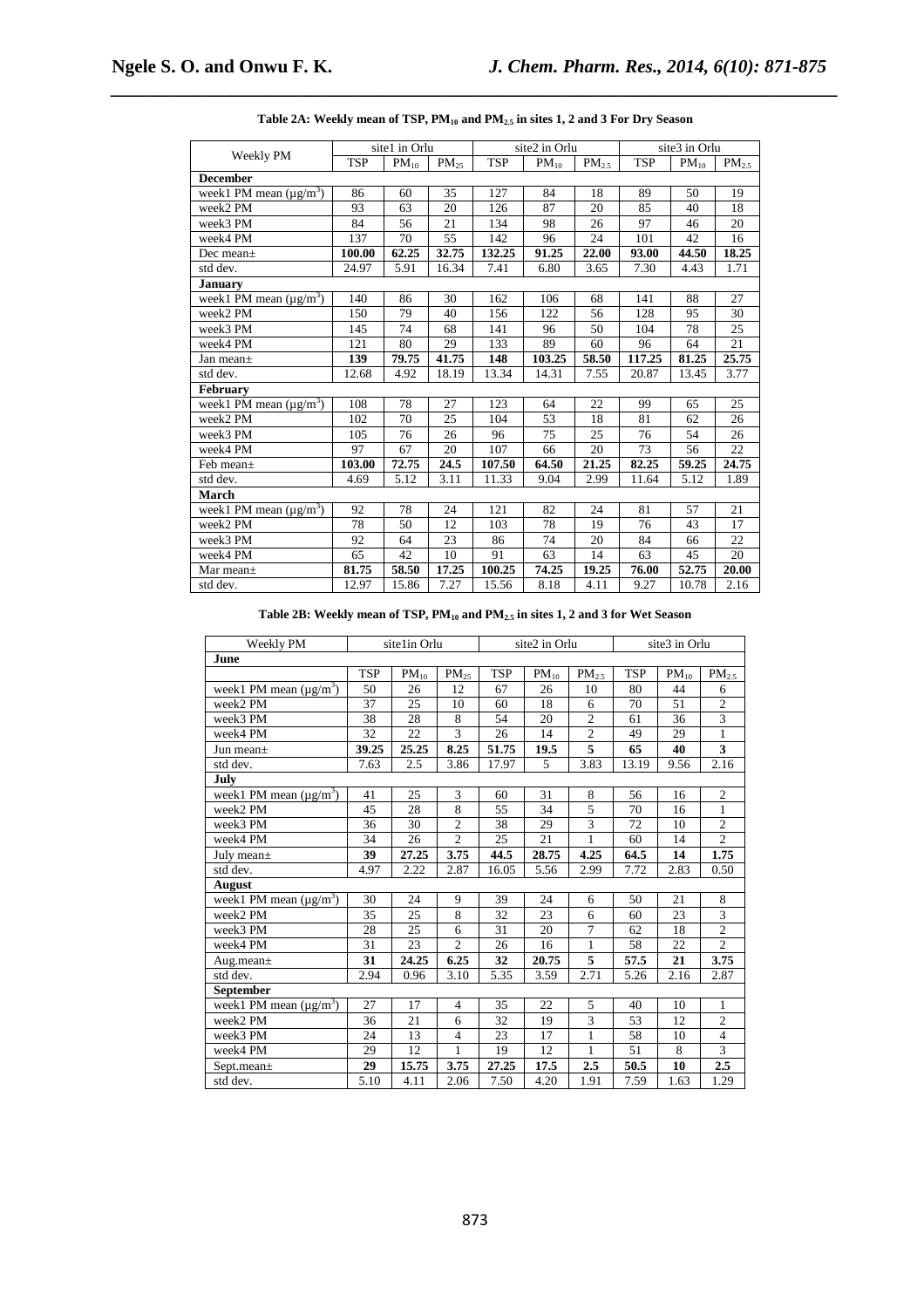**Table 2C: Concentration of TSP, PM10 and PM2.5 (µgm<sup>3</sup> ) for four hours sampling (at 30 min. interval) in site 1 for samplers A, B, C** 

*\_\_\_\_\_\_\_\_\_\_\_\_\_\_\_\_\_\_\_\_\_\_\_\_\_\_\_\_\_\_\_\_\_\_\_\_\_\_\_\_\_\_\_\_\_\_\_\_\_\_\_\_\_\_\_\_\_\_\_\_\_\_\_\_\_\_\_\_\_\_\_\_\_\_\_\_\_\_*

|                     |       |       |       |        | <b>TSP</b> |       |       |       |       |       |                    |
|---------------------|-------|-------|-------|--------|------------|-------|-------|-------|-------|-------|--------------------|
| Time                | 8.00  | 8.30  | 9.00  | 9.30am | 10.00      | 10.30 | 11.00 | 11.30 | 12.00 | 12.30 | 1.00 <sub>pm</sub> |
| Portable Sampler A  | 80.10 | 81.5  | 75.60 | 87.30  | 76.40      | 74.50 | 73.0  | 74.0  | 72.80 | 72.50 | 72.50              |
| Portable Sampler B  | 80.00 | 81.6  | 75.60 | 78.20  | 76.20      | 74.40 | 73.0  | 74.3  | 72.90 | 72.40 | 72.50              |
| Portable Sampler C  | 80.20 | 81.6  | 75.50 | 78.30  | 76.30      | 74.40 | 73.0  | 74.2  | 72.90 | 72.50 | 72.40              |
| $PM_{10}$           |       |       |       |        |            |       |       |       |       |       |                    |
| Portable Sampler A  | 63.5  | 65.6  | 64.00 | 64.50  | 63.20      | 63.10 | 63.0  | 64.0  | 62.0  | 61.0  | 61.4               |
| Portable Sampler B  | 63.6  | 65.5  | 64.10 | 64.50  | 63.20      | 63.10 | 63.2  | 64.0  | 62.10 | 61.0  | 61.3               |
| Port able Sampler C | 63.5  | 65.5  | 64.20 | 64.50  | 63.30      | 63.20 | 63.1  | 64.0  | 62.1  | 61.1  | 61.4               |
| $PM_{2.5}$          |       |       |       |        |            |       |       |       |       |       |                    |
| Portable Sampler A  | 30.5  | 31.10 | 33.00 | 30.60  | 29.7       | 30.2  | 29.30 | 30.1  | 30.3  | 30.4  | 30.5               |
| Portable Sampler B  | 30.5  | 31.10 | 33.90 | 30.50  | 29.8       | 30.2  | 29.40 | 30.0  | 30.2  | 30.3  | 30.4               |
| Portable Sampler C  | 30.0  | 31.10 | 33.00 | 30.50  | 29.8       | 30.1  | 29.50 | 30.0  | 30.2  | 30.4  | 30.4               |

#### **Table 3A Student't-Test Results for Dry Season**

|         |                                                                                 | Mean        | Std. Deviation | T        | Prob, <t></t> |
|---------|---------------------------------------------------------------------------------|-------------|----------------|----------|---------------|
| Pair 1  | DRTSP1 - DRTSP2                                                                 | $-16.06250$ | 17.19484       | $-3.737$ | .002          |
| Pair 21 | DRTSP1 - DRTSP3                                                                 | 13.81250    | 15.07412       | 3.665    | .002          |
| Pair 3  | DRTSP2 - DRTSP3                                                                 | 29.87500    | 10.44270       | 11.443   | .000          |
|         | Pair 4 DRPM $_{10}$ 1 - DRPM $_{10}$ 2                                          | $-15,00000$ | 17.57650       | $-3.414$ | .004          |
|         | Pair 5 DRPM $_{10}$ 1 - DRPM $_{10}$ 3                                          | 8.87500     | 11.90448       | 2.982    | .009          |
|         | Pair 6 DRPM $_{10}$ 2 - DRPM $_{10}$ 3 23.87500                                 |             | 17.75340       | 5.379    | .000          |
|         | Pair 7 DRPM <sub>25</sub> 1 - DRPM <sub>25</sub> 2                              | $-1.18750$  | 17.10056       | $-.278$  | .785          |
|         | Pair 8 DRPM <sub>2.5</sub> 1 - DRPM <sub>2.5</sub> 3                            | 6.87500     | 14.58709       | 1.885    | .079          |
|         | Pair 9 DRPM <sub>25</sub> 2 - DRPM <sub>25</sub> 3                              | 8.06250     | 15.70337       | 2.054    | .058          |
|         | Note: $DR = Dry$ season and 1, 2 and 3 represent sites 1, 2 and 3 respectively. |             |                |          |               |

**Table 3B Student's t-Test Results for Wet season** 

|        |                                   | Mean        | Std. Deviation | T         | Prob(t) |
|--------|-----------------------------------|-------------|----------------|-----------|---------|
| Pair 1 | WTSP1 - WTSP2                     | $-4.31250$  | 10.53071       | $-1.638$  | .122    |
| Pair 2 | WTSP1 - WTSP3                     | $-24.81250$ | 7.24080        | $-13.707$ | .000    |
| Pair 3 | WTSP2 - WTSP3                     | $-20.50000$ | 12.51666       | $-6.551$  | .000    |
| Pair 4 | WPM101 - WPM102                   | 1.50000     | 4.91257        | 1.221     | .241    |
| Pair 5 | WPM101 - WPM103                   | 1.87500     | 11.67262       | .643      | .530    |
| Pair 6 | WPM102 - WPM103                   | .37500      | 14.50919       | .103      | .919    |
|        | Pair 7 WPM2.51 - WPM2.52          | 1.31250     | 2.57472        | 2.039     | .059    |
|        | Pair 8 WPM2.51 - WPM2.533         | 2.75000     | 2.93258        | 3.751     | .002    |
|        | Pair 9 WPM2.52 - WPM2.533 1.43750 |             | 2.87446        | 2.000     | .064    |

*WT=Wet season and 1, 2 and 3 represent sites 1, 2 and 3 respectively.* 

Comparatively, site 2 had the maximum seasonal mean of TSP,  $PM_{10}$  and  $PM_{2.5}$  in the dry season and site 3 had the minimum. The pattern in the wet season was irregular with site 3 having the maximum TSP and least  $PM_{2.5}$  (Table 2A). The trend in the monthly mean showed that the highest particulate load in the ambient air occurred in the month of January while the least occurred in the month of September. These two periods correspond respectively to month of harmattan peak in Nigeria with the characteristics North-East trade wind laden with dust and peak of raining season characterized by wet precipitation. Generally, the particulate load in site 2 seems to be relatively higher than that of the other two sites and this may be due to higher anthropogenic activities in the site relative to others. Even though there is no pollution source inventory of the city and the present work did not cover that aspect, site two was observed during the sampling to have relatively higher human activities such as market place, net work of roads with high vehicular (including the two stroke engine popularly called 'Okada' present) traffic density compared to the other sites. This is also in agreement with earlier studies which observed higher particulate load in areas of higher human activities [4, 19-20].

Table 2C showed the result of the three portable samplers A,B,C running simultaneously in site 1 before their separate deployment, while the difference in the level of each parameter as recorded by the three portable monitors were within the instrument precision.